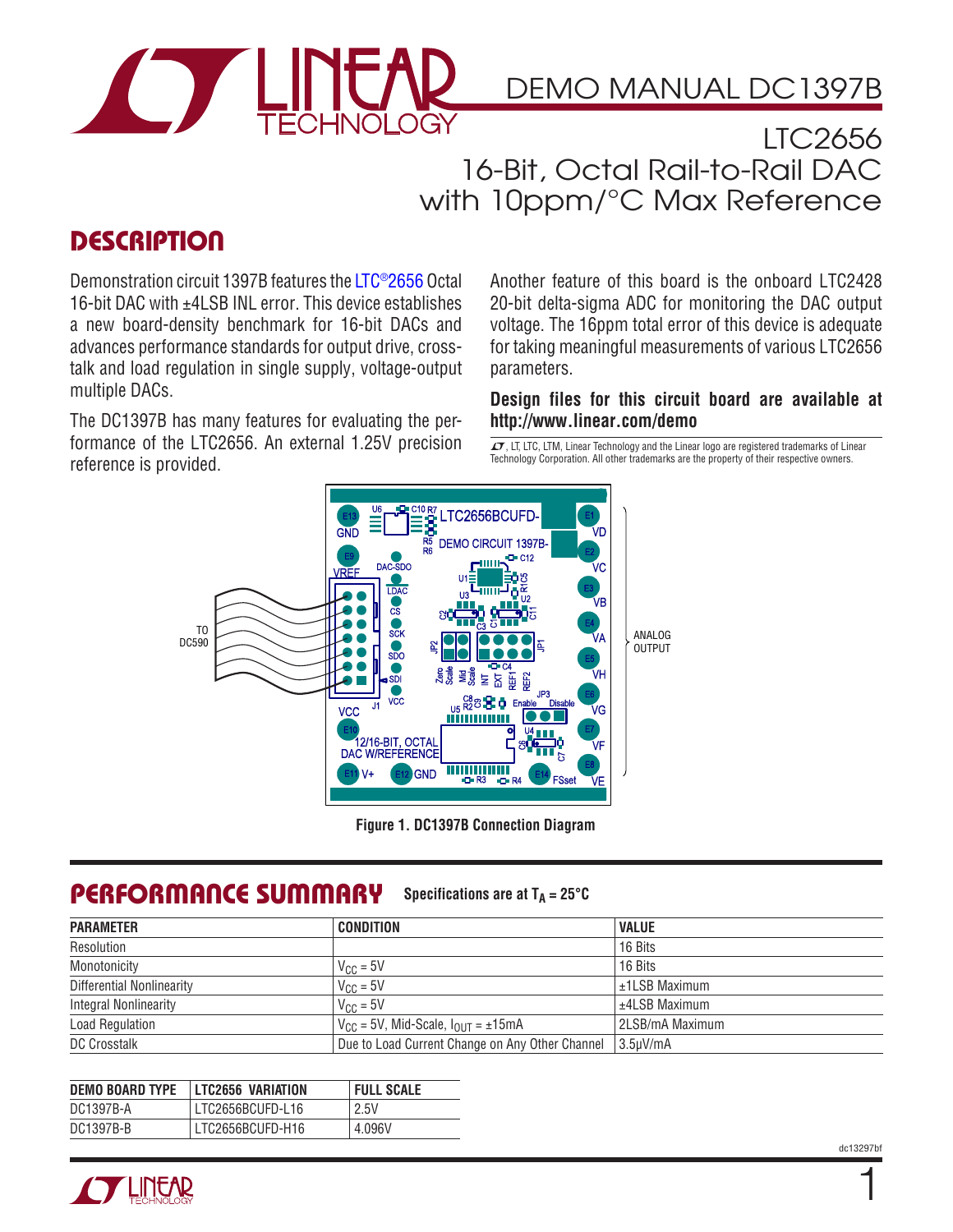# QUICK START PROCEDURE

Connect DC1397B to a DC590 USB serial controller using the supplied 14-conductor ribbon cable. Connect DC590 to a host PC with a standard USB A/B cable. Run the evaluation software supplied with DC590 or download it from www.linear.com/software. The correct control panel will be loaded automatically. Click the COLLECT button to begin outputting codes to the DACs and reading back the resulting output voltage for each DAC.

Complete software documentation is available from the Help menu item, as features may be added periodically.



**Figure 2. Demo Board Software**



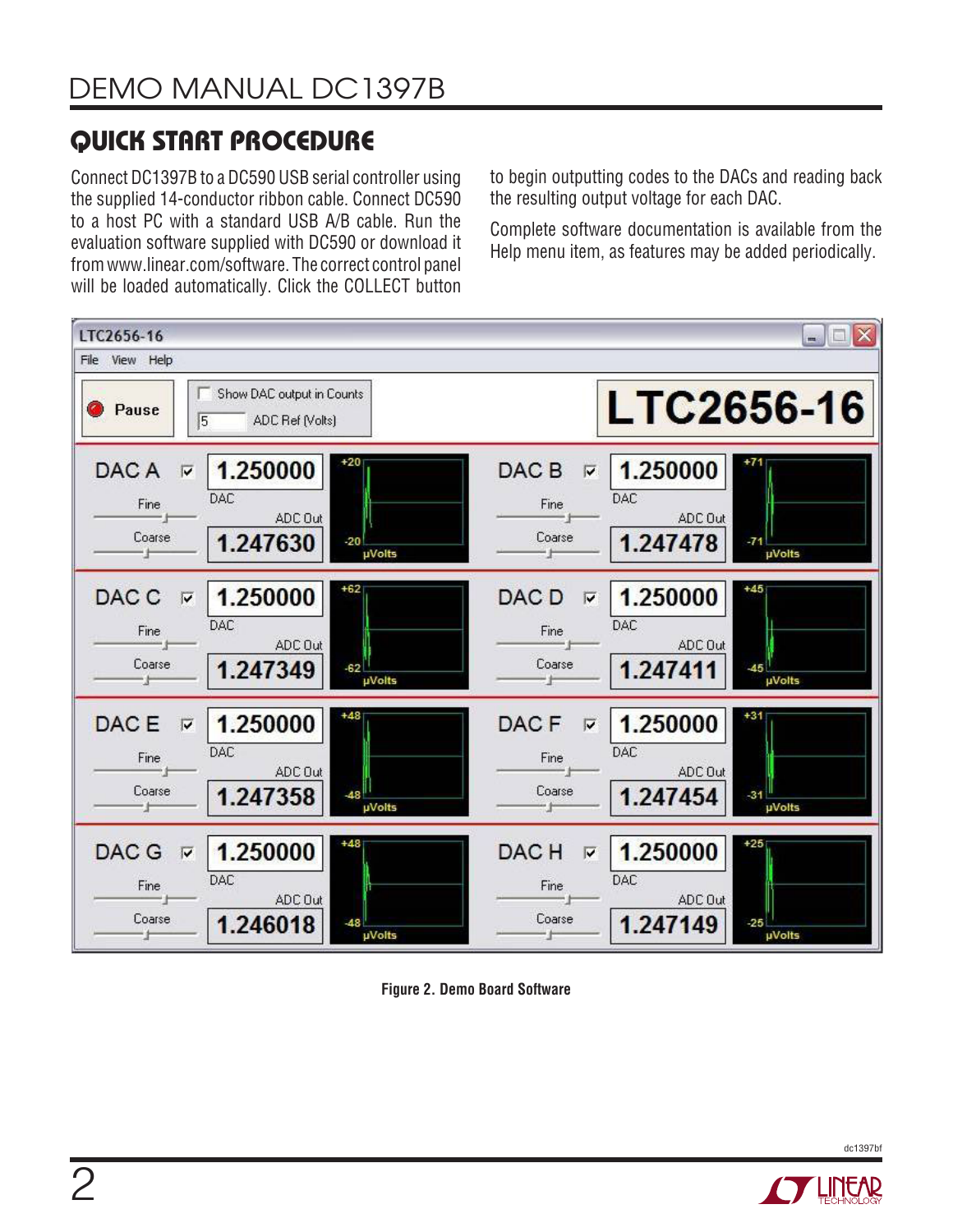### HARDWARE SETUP

#### **Jumpers**

JP1 –  $V_{RFF}$  Select. Either a 1.25V/2.048V internal or 1.25V onboard reference can be selected. To apply an external reference through the  $V_{\text{RFF}}$  turret, set jumper to EXT.

JP2 – Power-Up Mode. The LTC2656 can be set to either power up at Mid-Scale or Zero-Scale.

JP3 – ADC Disable. Set to ON for normal operation, with the onboard ADC enabled. For very sensitive noise measurements, the ADC may be disabled. The software will then display a positive full-scale reading.

### **Analog Connections**

DAC Outputs – The eight DAC outputs from the LTC2656 are brought out to turrets labeled DAC A through DAC H. These may be connected to external instruments or other circuitry. DAC outputs are not in alphabetical order on the circuit board.

 $V_{REF}$  – The  $V_{REF}$  turret is connected directly to the REFIN/ OUT pin of the LTC2656.

When one of the onboard references is being used, the reference voltage may be monitored at this point. An external reference may also be applied to this turret after setting JP1 to EXT.

#### **Grounding and Power Connections**

Power ( $V_{CC}$ ) – Normally DC1397B is powered by the DC590 controller.  $V_{CC}$  can be supplied to this turret, however the power supply on DC590 must be disabled! Refer to DC590 Quick Start Guide for more details on this mode of operation.

Grounding – Signal ground is connected to the exposed ground planes at the top and bottom edges of the board, and to the two turrets labeled "Gnd." Use signal ground as the reference point for measurements and connections to external circuits.

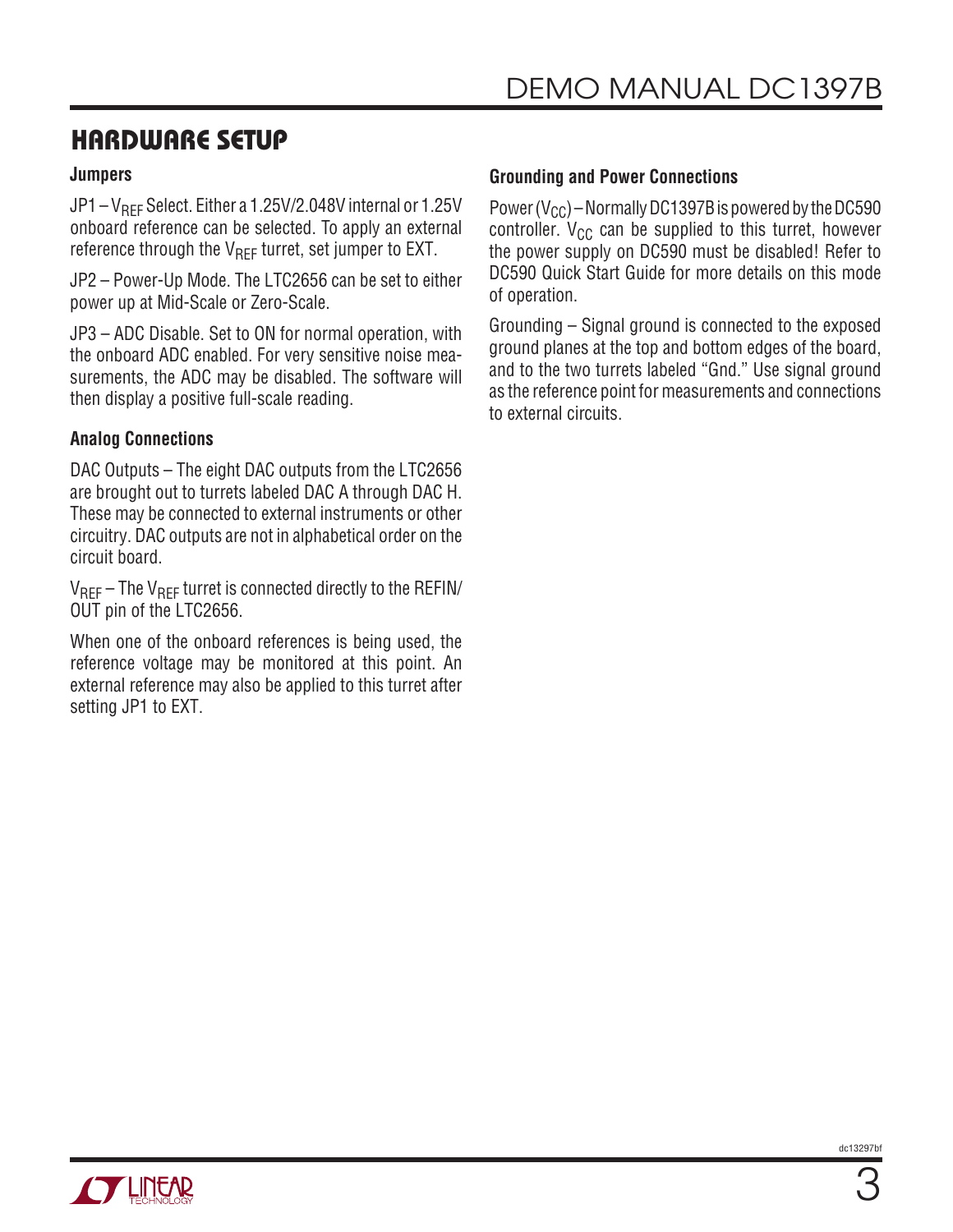# DEMO MANUAL DC1397B

### PARTS LIST

| <b>ITEM</b>            | <b>QTY</b>     | <b>REFERENCE</b>    | <b>PART DESCRIPTION</b>          | <b>MANUFACTURER/PART NUMBER</b>   |
|------------------------|----------------|---------------------|----------------------------------|-----------------------------------|
| 1                      | $\mathbf{0}$   | $C1$ (Opt.)         | CAP., 0402                       |                                   |
| $\overline{2}$         | 5              | C2, C5, C7, C9, C10 | CAP., X7R, 0.1µF, 16V, 10% 0402  | TAIYO YUDEN, EMK105BJ104KV        |
| 3                      | $\overline{2}$ | C3, C6              | CAP., X7R, 1.0µF, 10V, 10% 0603  | TAIYO YUDEN, LMK107BJ105KA        |
| 4                      |                | C <sub>4</sub>      | RES., CHIP, 0, 0402              | VISHAY, CRCW04020000Z0ED          |
| 5                      |                | C8                  | CAP., COG, 100pF, 25V, 5% 0402   | AVX, 04023A101JAT2A               |
| 6                      | $\mathbf 0$    | C11 (Opt.)          | CAP., 0603                       |                                   |
| 7                      | 14             | E1-E14              | TESTPOINT, TURRET, 0.061" PBF    | MILL-MAX, 2308-2-00-80-00-00-07-0 |
| 8                      | 1              | JP1                 | 2X4, 0.079 DOUBLE ROW HEADER     | SAMTEC, TMM104-02-L-D             |
| $9\,$                  | 1              | JP <sub>2</sub>     | 2X2, 0.079 DOUBLE ROW HEADER     | SAMTEC, TMM102-02-L-D             |
| 10                     | 1              | JP3                 | 3 PIN 0.079 SINGLE ROW HEADER    | SAMTEC, TMM103-02-L-S             |
| 11                     | 3              | <b>SHUNT</b>        | SHUNT, 0.079" CENTER             | SAMTEC, 2SN-BK-G                  |
| 12                     |                | J1                  | CONNECTOR, DUAL 2X7 0.079CC      | MOLEX, 87831-1420                 |
| 13                     | 4              | R1, R2, R3, R4      | RES., CHIP, 7.5k, 1/16W, 5% 0402 | VISHAY, CRCW04027K50JNED          |
| 14                     | 3              | R5, R6, R7          | RES., CHIP, 5.1k, 1/16W, 5% 0402 | VISHAY, CRCW04025K10JNED          |
| 15                     | $\mathbf{0}$   | U2 (Opt.)           | I.C., LT1790 SOT23-6             |                                   |
| 16                     |                | U <sub>3</sub>      | I.C., LT1790ACS6-1.25 SOT23-6    | LINEAR., LT1790ACS6-1.25#PBF      |
| 17                     | 1              | U4                  | I.C., LT1790ACS6-5 SOT23-6       | LINEAR., LT1790ACS6-5#PbF         |
| 18                     |                | U <sub>5</sub>      | I.C., LTC2428CG SSOP-28G         | LINEAR., LTC2428CG#PBF            |
| 19                     |                | U <sub>6</sub>      | I.C., Serial EEPROM TSSOP8       | MICROCHIP, 24LC025-I/ST           |
| <b>Assembly Type-A</b> |                |                     |                                  |                                   |
| 20                     |                | U1                  | I.C., LTC2656BCUFD-L16, UFD-20   | <b>LINEAR TECH</b>                |
| <b>Assembly Type-B</b> |                |                     |                                  |                                   |
| 20                     |                | U1                  | I.C., LTC2656BCUFD-H16, UFD-20   | <b>LINEAR TECH</b>                |

### REVISION HISTORY

| <b>REV</b> | <b>DATE</b>    | :RIPTION                                              | <b>NUMBER</b><br><b>PAGE</b> |
|------------|----------------|-------------------------------------------------------|------------------------------|
|            | $10/1^{\circ}$ | COMP <sup></sup><br>$\sim$<br>REF<br>Capacitor<br>Add | Throughout                   |



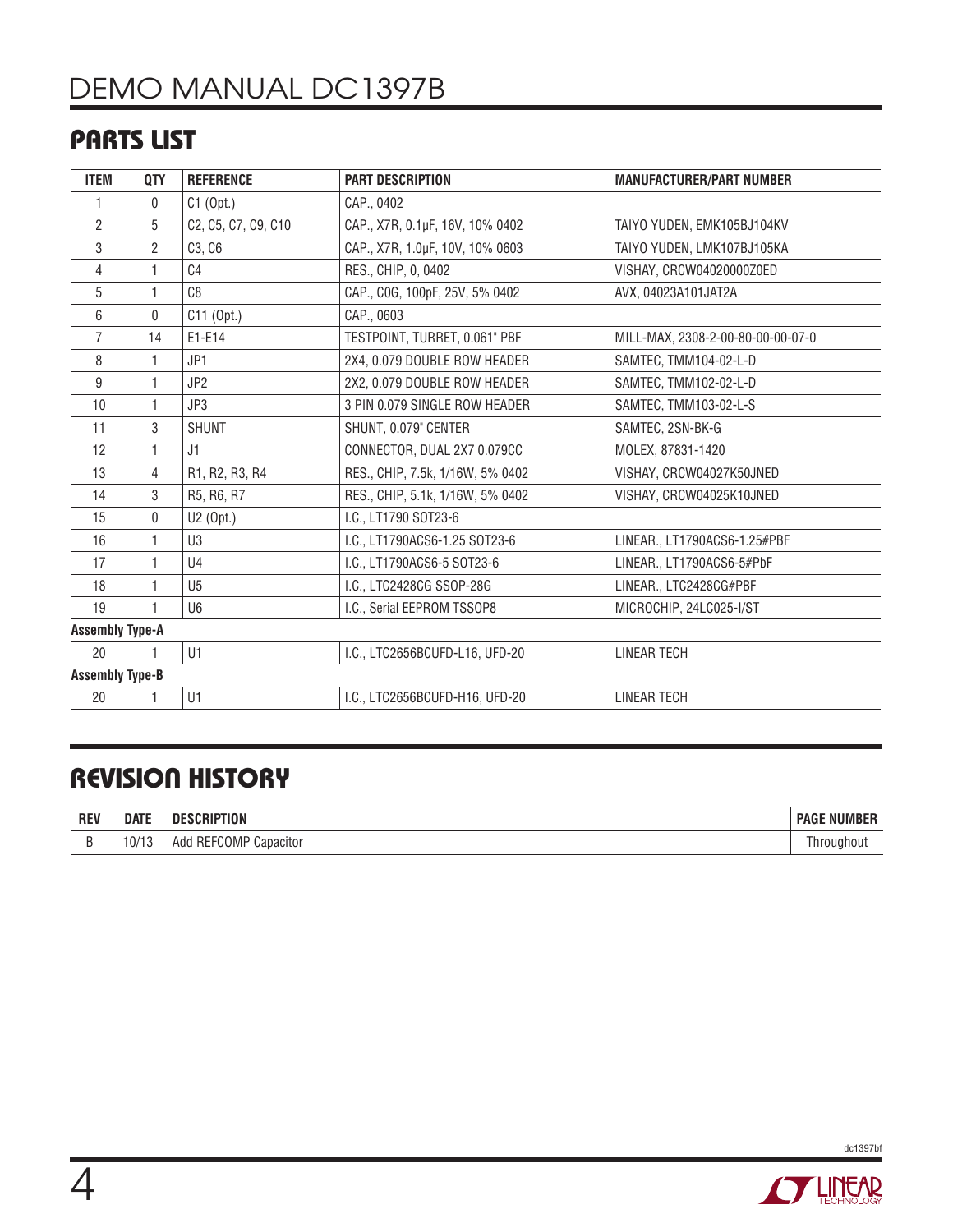### SCHEMATIC DIAGRAM





Information furnished by Linear Technology Corporation is believed to be accurate and reliable. However, no responsibility is assumed for its use. Linear Technology Corporation makes no representation that the interconnection of its circuits as described herein will not infringe on existing patent rights. dc13297bf

5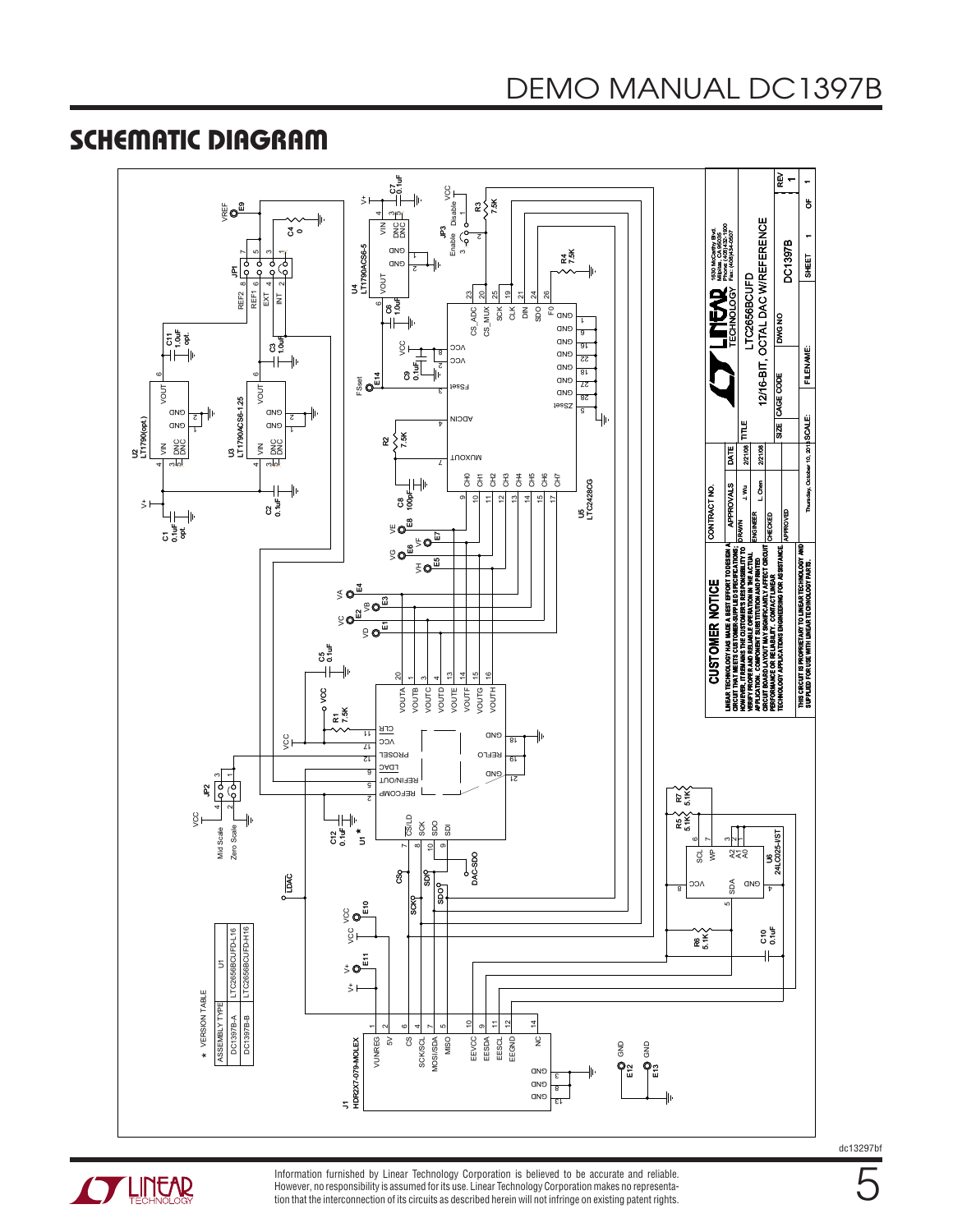DEMO MANUAL DC1397B

#### DEMONSTRATION BOARD IMPORTANT NOTICE

Linear Technology Corporation (LTC) provides the enclosed product(s) under the following **AS IS** conditions:

This demonstration board (DEMO BOARD) kit being sold or provided by Linear Technology is intended for use for **ENGINEERING DEVELOPMENT OR EVALUATION PURPOSES ONLY** and is not provided by LTC for commercial use. As such, the DEMO BOARD herein may not be complete in terms of required design-, marketing-, and/or manufacturing-related protective considerations, including but not limited to product safety measures typically found in finished commercial goods. As a prototype, this product does not fall within the scope of the European Union directive on electromagnetic compatibility and therefore may or may not meet the technical requirements of the directive, or other regulations.

If this evaluation kit does not meet the specifications recited in the DEMO BOARD manual the kit may be returned within 30 days from the date of delivery for a full refund. THE FOREGOING WARRANTY IS THE EXCLUSIVE WARRANTY MADE BY THE SELLER TO BUYER AND IS IN LIEU OF ALL OTHER WARRANTIES, EXPRESSED, IMPLIED, OR STATUTORY, INCLUDING ANY WARRANTY OF MERCHANTABILITY OR FITNESS FOR ANY PARTICULAR PURPOSE. EXCEPT TO THE EXTENT OF THIS INDEMNITY, NEITHER PARTY SHALL BE LIABLE TO THE OTHER FOR ANY INDIRECT, SPECIAL, INCIDENTAL, OR CONSEQUENTIAL DAMAGES.

The user assumes all responsibility and liability for proper and safe handling of the goods. Further, the user releases LTC from all claims arising from the handling or use of the goods. Due to the open construction of the product, it is the user's responsibility to take any and all appropriate precautions with regard to electrostatic discharge. Also be aware that the products herein may not be regulatory compliant or agency certified (FCC, UL, CE, etc.).

No License is granted under any patent right or other intellectual property whatsoever. **LTC assumes no liability for applications assistance, customer product design, software performance, or infringement of patents or any other intellectual property rights of any kind.**

LTC currently services a variety of customers for products around the world, and therefore this transaction **is not exclusive**.

**Please read the DEMO BOARD manual prior to handling the product**. Persons handling this product must have electronics training and observe good laboratory practice standards. **Common sense is encouraged**.

This notice contains important safety information about temperatures and voltages. For further safety concerns, please contact a LTC application engineer.

Mailing Address:

Linear Technology 1630 McCarthy Blvd. Milpitas, CA 95035

Copyright © 2004, Linear Technology Corporation

dc1397bf

6